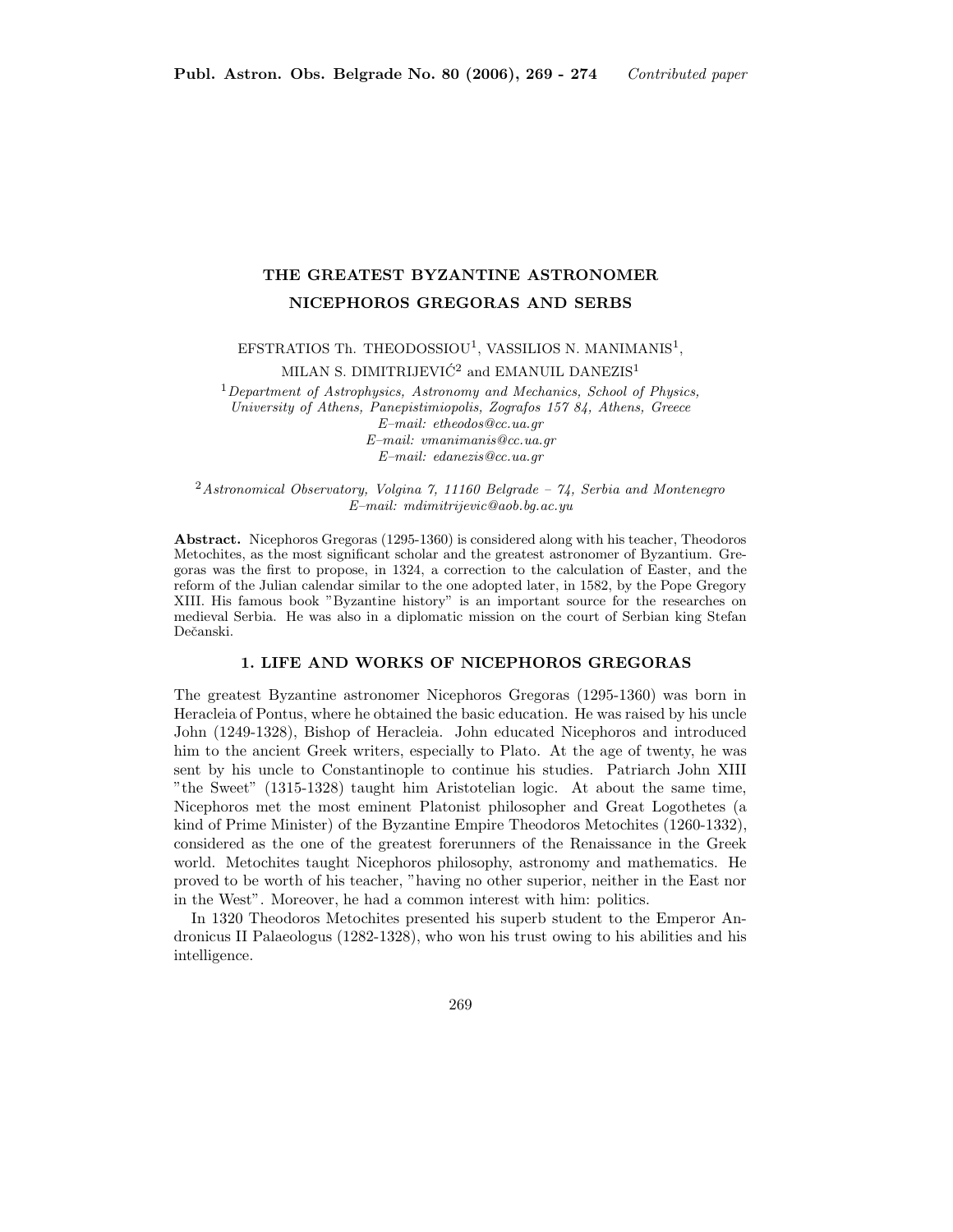Gregoras founded the "Mone tes Choras" ("Monastery of the Country"), a distinguished School where he started to teach philosophy, mathematics and astronomy to a large number of Byzantine and European students. The large body of his works covers various disciplines such as history, theology, philosophy, astronomy, and others, almost all the branches of knowledge in Byzantium. He was the homo universalis of his epoch. His "Roman History", i.e. Byzantine History, composed of 37 books, is considered especially important. Its 7 leading chapters give a short account of the events from 1204 to 1320, while the remaining 30 cover extensively the period from 1320 up to 1359.

In his philosophical works the influence of his teacher, Theodoros Metochites, is evident. Gregoras, probably due to his studies of mathematics, became a supporter of the Platonic and an opponent of the Aristotelian philosophy, another element of differentiation of the Byzantine scholars from their counterparts in the West. However, Nicephoros Gregoras distinguished himself mainly as an astronomer, continuing the astronomical work of Metochites "Elements of the Astronomical Science", which in essence is an Introduction to the Ptolemy's "Syntaxis". Of great value are his astronomical works: "About the Revilers of Astronomy", "Entreaties For Astronomy", "How Should an Astrolabe Be Constructed" and others. His very important contribution is the proposal to the emperor Andronicus II in 1324, more than 250 years before Gregory XIII, of the calendar reform and of the plan for more correct Easter calculation. As an astronomer, he is superior to those who were doing astronomy in his era, in both East and West.

Later on, after the abdication of his protector Andronicus II in 1328, Gregoras fell into disfavor, lost his property and retired from the public life. In 1330 the Patriarch of Constantinople Isaiah (1323-1332) nominated Gregoras as the head of the delegation of the Orthodox Church in the dialog for the unification of the Churches, for both his debating ability and his theological knowledge. Gregoras faced the delegates of Pope John XXII (1316-1334) without retreating an inch to their claims concerning the Papal Primacy. The same year, Gregoras started to fight against the heretic Greek Aristotelian philosopher and monk Barlaam (1290-1348). Gregoras came back into public life in 1331 with a public debate with Barlaam, which he won. He was restored by the new Emperor Andronicus III (1328-1341) at the Office of the Great Teacher of the Empire.

After 1349, Nicephoros Gregoras took active part in the reaction against the Hesychasts, the followers of Gregorios Palamas. The Hesychasm was a movement created in the ranks of the monks, aiming to their spiritual completion through the incessant praying and silence, hence the name of the movement (hesychia = silence). Palamas, the leader of the Hesychasts (1296-1360), even wrote a counter-speech against Gregoras entitled: "Regarding the false writings as well as the impiety of Gregoras". Unfortunately for Gregoras, Eastern Orthodox Church adopted the movement of Hesychasm and canonized Gregorios Palamas. Gregoras fell into disfavour and the Holy Synod of Vlahernae in 1351 condamned his ideas, and he was confined in the "Mone tes Choras" by the Emperor John Cantacuzen (1347-1355), without possibility to communicate with his followers. These were the years when the "Roman History" was written, along with many rhetorical, poetical and philosophical works, poems,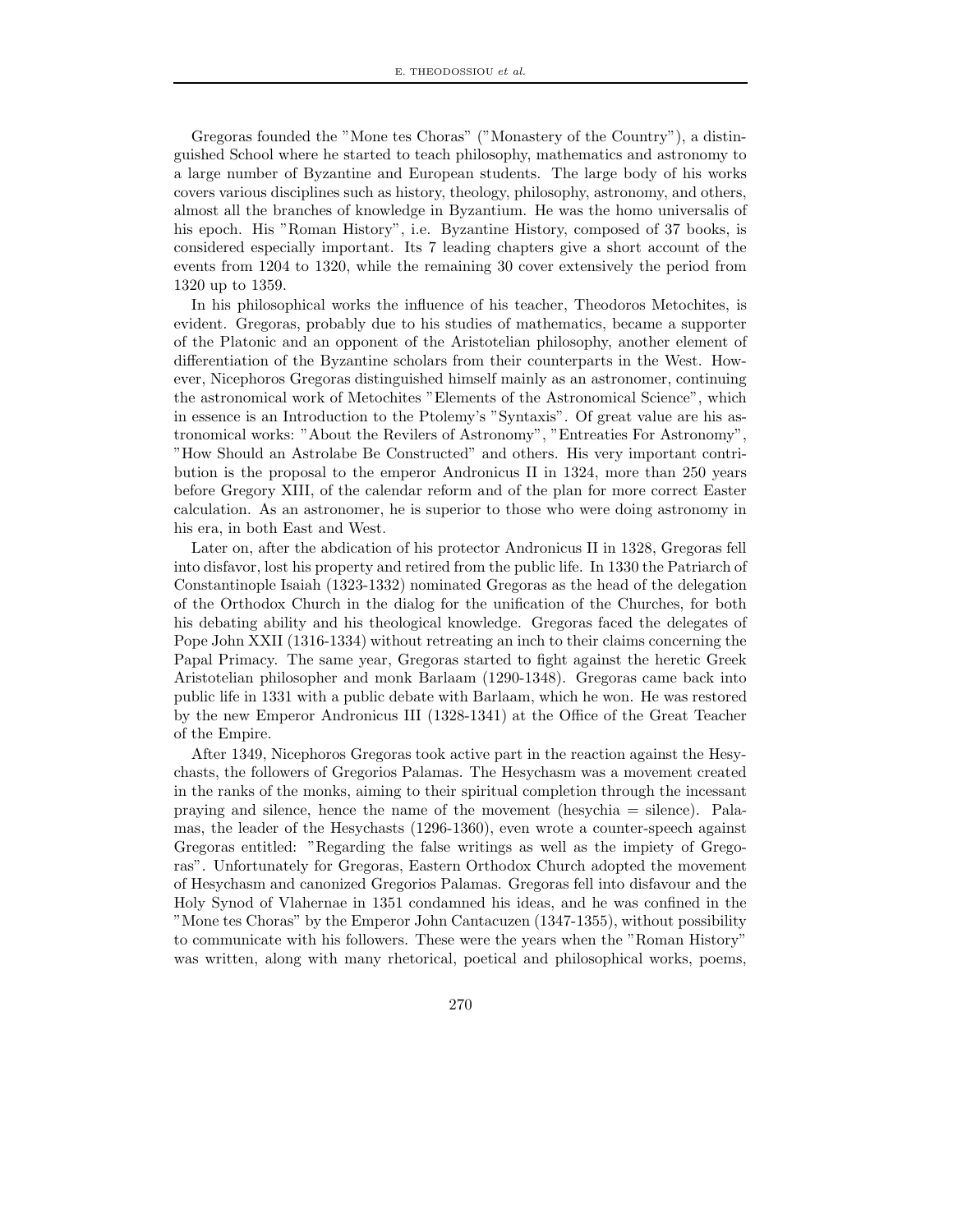speeches and 161 letters. Gregoras was liberated when the next Emperor, John V Palaeologue, ascended to the Throne once again in 1355.

Nicephoros Gregoras deceased in the beginning of 1360, without renouncing his ideas. The fanatic crowd desacrated his body. The intense battle of ideas of that time increased fanatism and restricted prudence.

## 2. ON THE IMPORTANCE OF NICEPHOROS GREGORAS FOR SERBS

The capital work of Nicephoros Gregoras, The "Roman History" ("Byzantinae Historiae" in the "Patrologia Graeca" series of Migne, 1857-1866) is the very important source for the Serbian medieval history. In its 37 volumes the writer exposes the events that took place from 1204 to 1359, interlaced with astronomical, geographical and theological informations. The considered period covers in Serbia the time from Stefan Prvovenčani to the beginning of the epoch of emperor Uroš V. The "History" is written by a contemporaneous participant who was also on the court of Serbian king Stefan Uroš III Dečanski and his son "young king", the future Emperor of Serbs and Greeks Stefan Dušan.

Of particular astronomical interest is the Gregoras' description of the battle at Velbužd on  $28^{th}$  July 1330, between Serbian army led by the king Stefan Uroš III Dečanski and Bulgarian one, headed by the emperor Michael Shishman, where he gives a detailed description of the Solar eclipse of  $16^{th}$  July of the same year (see e.g. Cirković and Ferjančić, 1968, pp. 208-209), dating precisely the battle with the help of astronomical evidences.

In the spring of 1327, Gregoras takes part in a diplomatic mission on the court of Serbian king Stefan Uroš III Dečanski, whose second wife was Marry Palaeologue the daughter of John Palaeologue, the son of the brother of emperor Andronicus II and Irina, the daughter of Theodoros Metochites. Together with his son in law, Serbian king, John Palaeologue started to fight against Andronicus II and died in Skoplje at the end of 1326 or beginning of 1327. His widow Irina, the daughter of the great logotetes Metochites, refused to came back to Constantinople. Metochites asked the emperor to send Gregoras, the former teacher of Irina, with a diplomatic mission on the court of Stefan Deˇcanski in Skoplje, to persuade his daughter to come to Constantinople. Gregoras did it with success and he described in details his journey to Serbia in his letter to Andronikos Zarida (see e.g. Cirković and Ferjančić, 1968, p. 147) which was almost completely included in "Byzantine history".

The astronomer Gregoras could be recognized from the following passage of the description of his journey: "... And we wandered as some planets, entrusting us to God and vagues expectations. The night came down; "resigned the Sun and the darkness came down to the roads"<sup>1</sup>, and, it has not been the Moon. Since before it was full, now the Moon was out of the center relative to the Earth and relative to the Sun was in quadrangle position and in the beginning of the night did not gift us his rays. It is why we walked through a deep darkness like those who walked beside

<sup>&</sup>lt;sup>1</sup>Homer's Odyssey II, 388.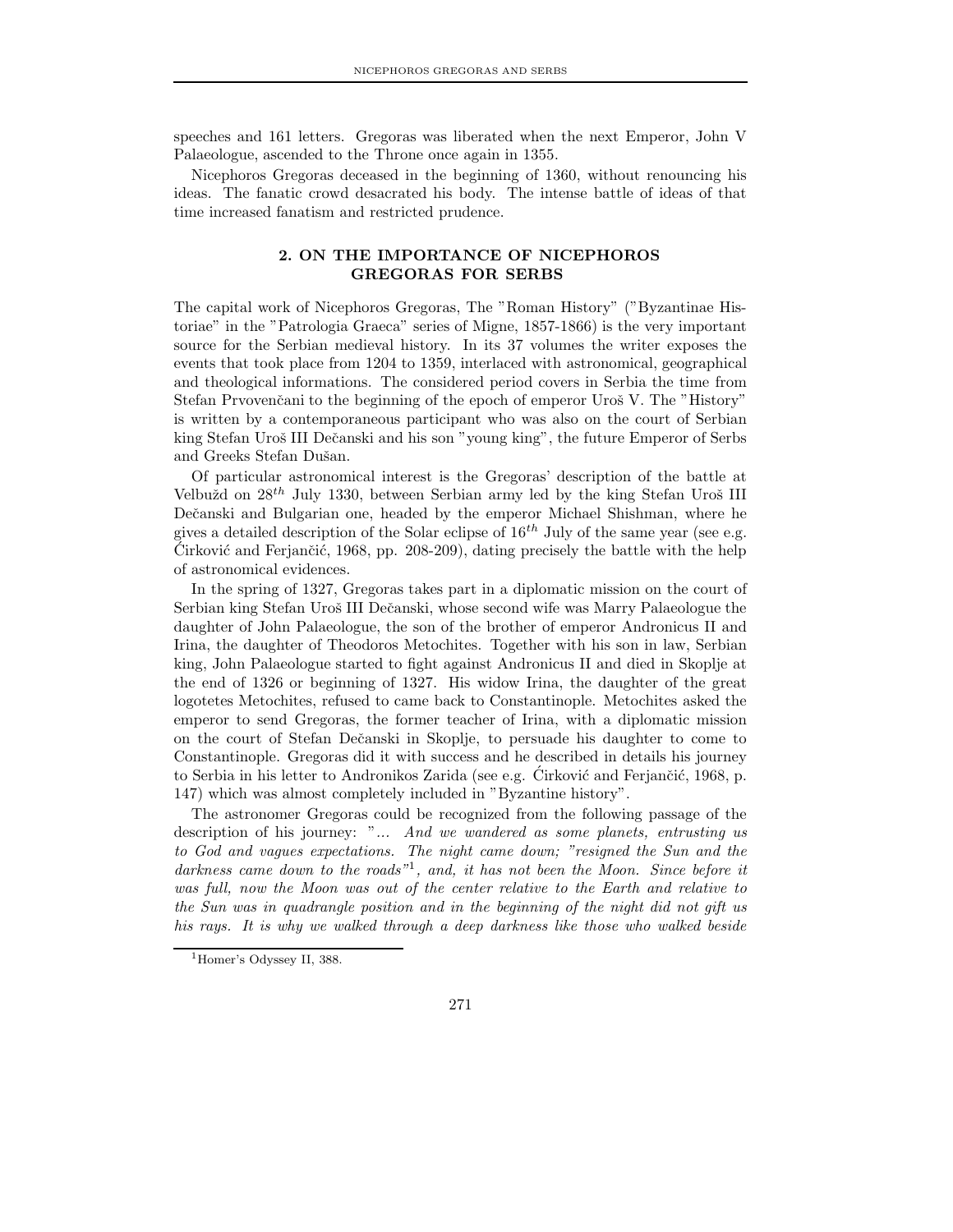

Figure 1: Dinar of the emperor of Serbs and Greeks Dušan from the collection of Sergije Dimitrijević (Dimitrijević, 2001). On this, so called "corronation dinar", issued after the coronation of Stefan Dušan for the Emperor of Serbs and Greeks (Imperator Rascianorum et Romaiorum or  $B\alpha\sigma\iota\lambda\epsilon\iota\sigma\kappa\alpha\iota\alpha\iota\sigma\kappa\rho\alpha\tau\omega\rho\Sigma\epsilon\rho\beta\iota\alpha\varsigma\kappa\alpha\iota P\omega\mu\alpha\nu\iota\alpha\varsigma)$ on  $16^{th}$  April 1346 in Skoplje, one can see two angels putting the imperial crown (stema) on his head. The cyrilic inscription is S[TE]F[AN] C[A]R - STEFAN THE EMPEROR.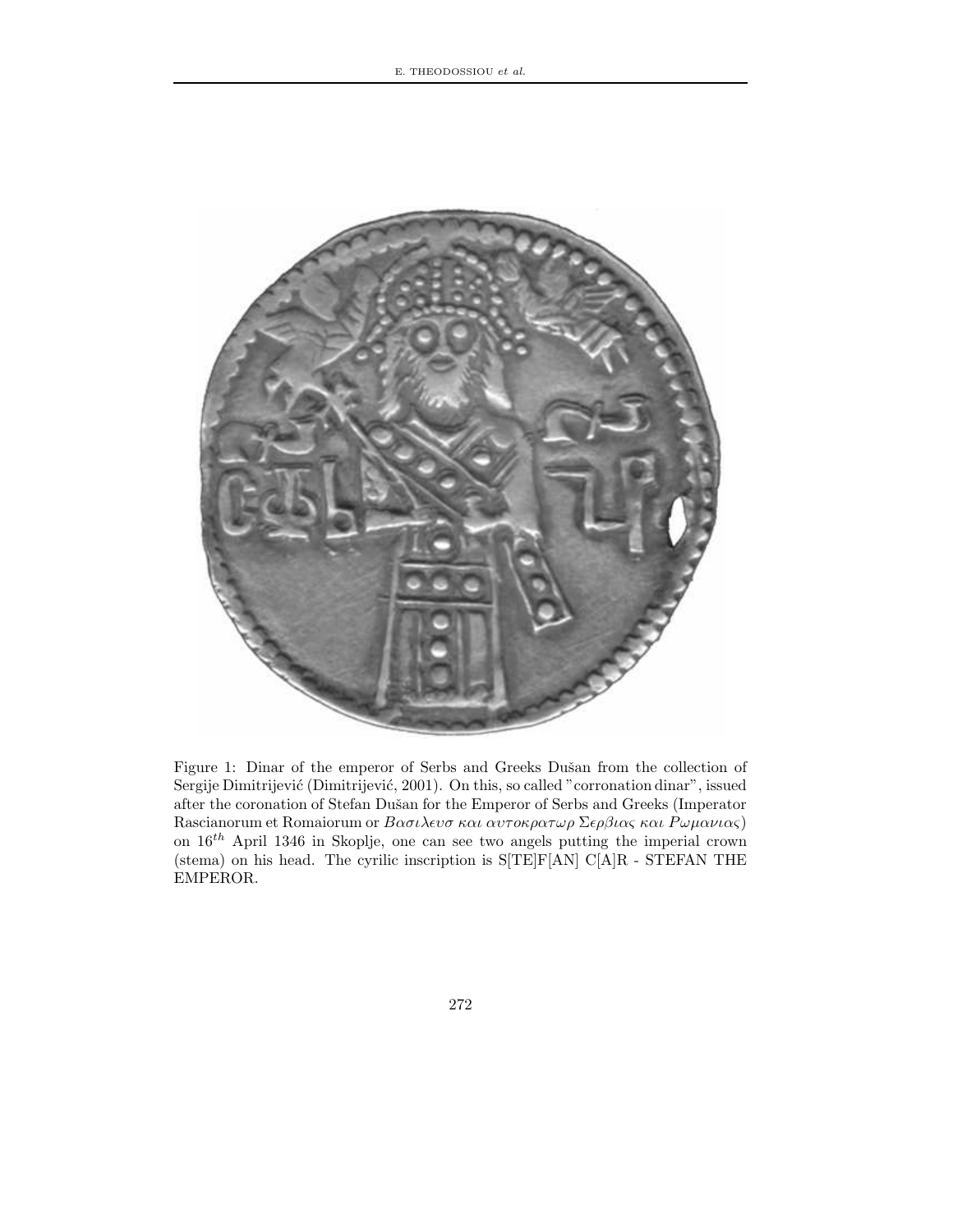

Figure 2: Dinar of the Serbian king Stefan Uroš III Dečanski from the collection of Sergije Dimitrijević (Dimitrijević, 2001). The Cyrilic inscription STEFAN UROSH TPHTH (H was pronounced as Greek  $\eta$ , at that time) - STEFAN UROSH THE THIRD.